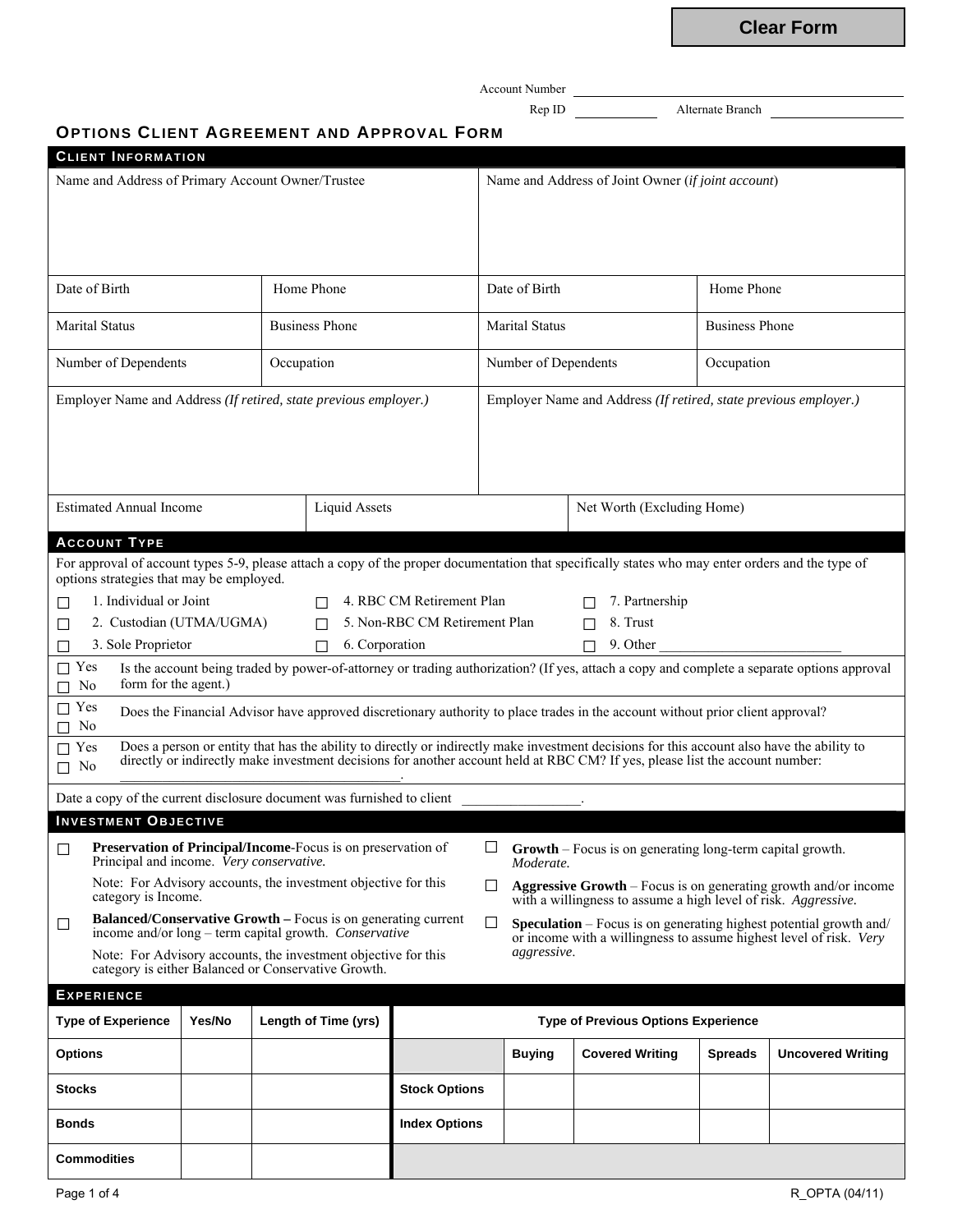Account Number

Rep ID Alternate Branch

# **OPTIONS CLIENT AGREEMENT AND APPROVAL FORM**

|        |                                              | UPIIUNS ULIENI AUKEEMENI AND AFFRUVAL FURM                                                                                                                                                                                                                                                                                                                                                                                                                                                                                                                                                                                                                                                                                                                                                                                                                                                                                                                                                                                                                                                                                                                                                                                                                                                                                                            |                               |  |  |  |  |
|--------|----------------------------------------------|-------------------------------------------------------------------------------------------------------------------------------------------------------------------------------------------------------------------------------------------------------------------------------------------------------------------------------------------------------------------------------------------------------------------------------------------------------------------------------------------------------------------------------------------------------------------------------------------------------------------------------------------------------------------------------------------------------------------------------------------------------------------------------------------------------------------------------------------------------------------------------------------------------------------------------------------------------------------------------------------------------------------------------------------------------------------------------------------------------------------------------------------------------------------------------------------------------------------------------------------------------------------------------------------------------------------------------------------------------|-------------------------------|--|--|--|--|
|        | <b>STRATEGIES</b>                            |                                                                                                                                                                                                                                                                                                                                                                                                                                                                                                                                                                                                                                                                                                                                                                                                                                                                                                                                                                                                                                                                                                                                                                                                                                                                                                                                                       | <b>COMPLIANCE</b><br>APPROVAL |  |  |  |  |
| $\Box$ | Level 1                                      | Covered Equity/Index Call Writing - Calls fully covered by the underlying stock/index. If assigned, client<br>will be required to sell sufficient shares of stock/index at the strike price which may be substantially lower<br>than the current market price. Potential for loss on the stock/index position is substantial. The hedging<br>benefit of the option is limited only to the amount of the premium received.                                                                                                                                                                                                                                                                                                                                                                                                                                                                                                                                                                                                                                                                                                                                                                                                                                                                                                                             |                               |  |  |  |  |
|        |                                              | Buying Equity/Index Puts Against Long Stock/Index Position - Losses are limited to the premium paid.<br>Used as insurance against a decline in a long stock/index position.                                                                                                                                                                                                                                                                                                                                                                                                                                                                                                                                                                                                                                                                                                                                                                                                                                                                                                                                                                                                                                                                                                                                                                           |                               |  |  |  |  |
| $\Box$ | Level 2<br>(Includes<br>Level 1<br>Approval) | Cash-Backed Equity/Index/Foreign Currency Put Writing - Client must hold in the account 100% of the<br>cash needed to pay for the underlying stock/index at the strike price during the life of the option.                                                                                                                                                                                                                                                                                                                                                                                                                                                                                                                                                                                                                                                                                                                                                                                                                                                                                                                                                                                                                                                                                                                                           |                               |  |  |  |  |
| $\Box$ | Level 3<br>(Includes<br>Level 2<br>Approval) | Purchasing Equity/Index/Foreign Currency Puts and Calls - Losses are limited to the premium paid. If<br>position is not closed or exercised, options will expire worthless on expiration date.                                                                                                                                                                                                                                                                                                                                                                                                                                                                                                                                                                                                                                                                                                                                                                                                                                                                                                                                                                                                                                                                                                                                                        |                               |  |  |  |  |
| $\Box$ | Level 4<br>(Includes<br>Level 3<br>Approval) | Equity/Index/Foreign Currency Spreads - Requires the use of margin. If the long position is closed out,<br>leaving only a short position, the investment becomes high risk due to the potentially unlimited financial risk<br>assumed and such clients may be required to request approval as Level 5 options investors.                                                                                                                                                                                                                                                                                                                                                                                                                                                                                                                                                                                                                                                                                                                                                                                                                                                                                                                                                                                                                              |                               |  |  |  |  |
| $\Box$ | Level 5<br>(Includes<br>Level 4<br>Approval) | Equity/Index/Foreign Currency Put Writing on Margin – Client may use cash and marginable securities<br>to fulfill the margin requirement for the option position.<br>Uncovered Equity/Index/Foreign Currency Call Writing - If a client is assigned an Equity option, they<br>may be required to purchase sufficient shares of the underlying stock in the open market at the prevailing<br>market price which may be substantially higher than the strike price in order to satisfy delivery. If assigned<br>an Index option, client must deliver, in cash, the difference between the option strike and the Index<br>settlement value, which may be substantial. Uncovered call writing requires the use of margin and carries<br>unlimited financial risk.<br>Writing Equity/Index/Foreign Currency Combinations/Straddles - Risk component must be evaluated<br>on a case by case basis. These strategies require the use of margin and present unlimited financial risk.<br><b>Special Signature Required for Level 5 Options Investors</b><br>I represent that I am a knowledgeable and sophisticated investor and I hereby request that my<br>account be approved for high risk options strategies. I further represent that my risk exposure and<br>losses taken from options trading will be significantly within my financial capabilities. |                               |  |  |  |  |
|        |                                              | Client Special Signature<br>Client Special Signature<br>Date<br>Date                                                                                                                                                                                                                                                                                                                                                                                                                                                                                                                                                                                                                                                                                                                                                                                                                                                                                                                                                                                                                                                                                                                                                                                                                                                                                  |                               |  |  |  |  |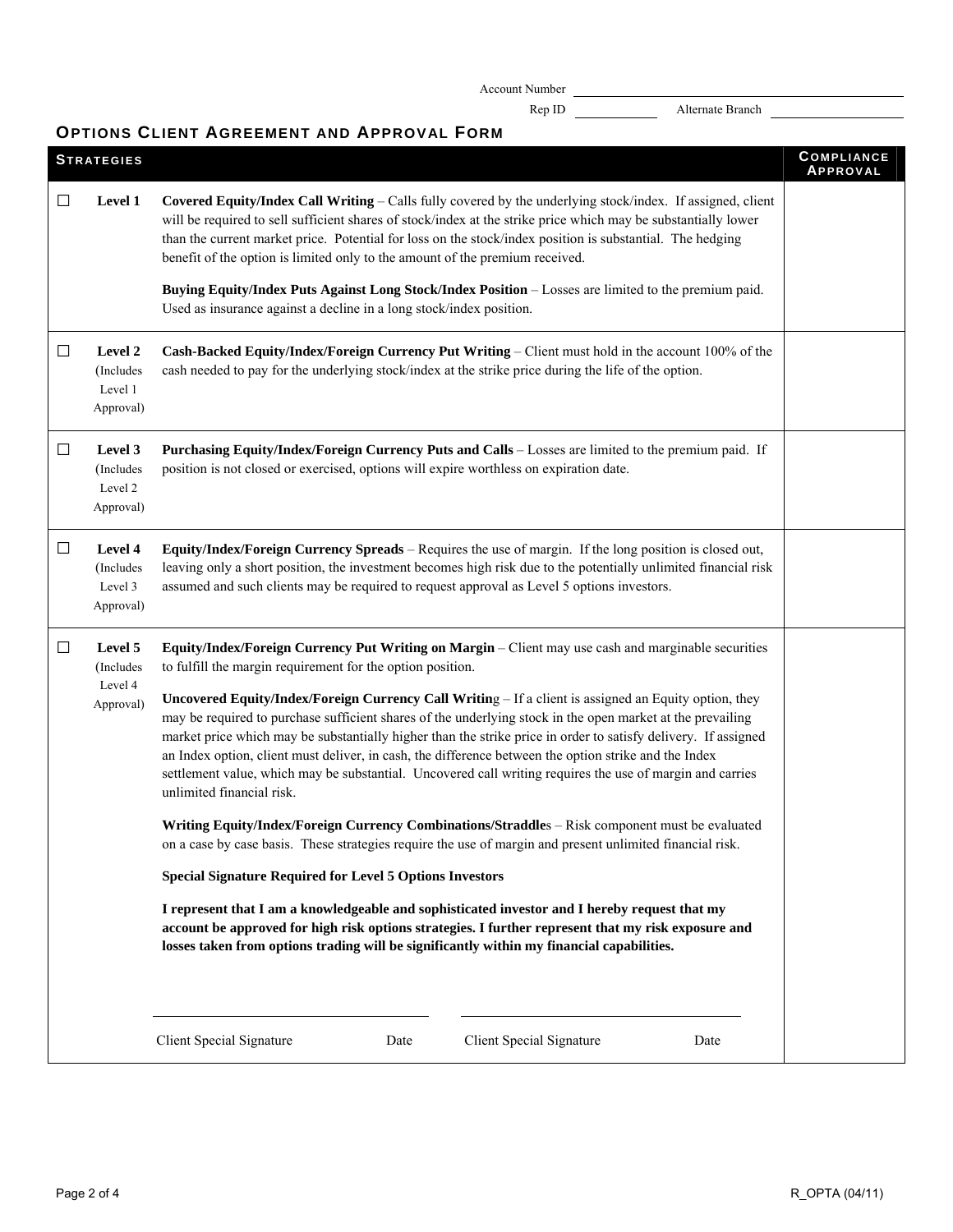Account Number

Rep ID Alternate Branch

## **OPTIONS CLIENT AGREEMENT AND APPROVAL FORM**

| <b>SIGNATURES</b> |  |  |
|-------------------|--|--|
|                   |  |  |

#### **Important: Before signing, please read the agreement on pages 3 and 4 of this form.**

- I have received the Disclosure Document, "Characteristics and Risks of Standardized Options," and am aware of the special risks inherent in options trading.
- I confirm that my financial information, investment experience, and objectives as stated on this document are accurate.
- I agree to inform my Financial Advisor of any material changes in the above information
- I have read, understand, and agree to the terms and conditions on pages 3 and 4 of this form.

#### **This agreement contains a pre-dispute arbitration clause, listed on page 4 in bold print.**

| Client Signature                | Date | Client Signature                | Date |
|---------------------------------|------|---------------------------------|------|
|                                 |      |                                 |      |
| Print Name from Signature Above |      | Print Name from Signature Above |      |
|                                 |      |                                 |      |
|                                 |      |                                 |      |
| <b>Financial Advisor</b>        | Date | Approved by: Firm Principal     | Date |
| Compliance Approval             |      |                                 | Date |
| Date of Initial Transaction     |      |                                 |      |

## **CLIENT OPTIONS AGREEMENT**

This agreement shall apply to all transactions handled for any account of mine. In this agreement the terms "you" and "your" mean my brokerage firm. I agree to advise you in writing of any changes in my financial situation, needs, experience, knowledge and investment objectives insofar as I deem such changes material to any options transactions.

I understand that any options transaction made for any account of mine is subject to the rules, regulations, customs and usages of the respective exchange, Clearing Corporation or market where such transaction was executed. I, acting individually or in concert with others, will not exceed any applicable position or exercise limits imposed by an exchange or other market with respect to options trading. I further understand that it may be necessary to report to the proper regulatory authority my position in a class of options having the same underlying security. Due to the short-term nature of options, it is likely that I will be trading such options more frequently than stocks and/or bonds. I understand you will charge me a commission in connection with the exercise of any options and each time an options trade is effected.

I believe that I am capable of evaluating, carrying and bearing the financial risks and hazards of options trading, especially those attendant to (a) the writing of a call on a security which is not long in my account with you or which I do not contemplate purchasing concurrently with such call and (b) the writing of a put on a security not presently short in my account. I agree that I will in no way hold RBC Correspondent Services, a division of RBC Capital Markets, LLC ("RBC CM"), Member NYSE/FINRA/SIPC, its officers, directors, employees, or agents responsible for such losses incurred through following your trading recommendations or suggestions offered to me by your representatives.

In the event I do not satisfy on a timely basis your request for funds or collateral, you are authorized at your sole discretion and without notification to me to take any and all steps you deem necessary to protect yourselves.

I understand that it is my responsibility to give you specific instructions, notice, or directives with respect to taking any action to exercise, sell, or liquidate an option prior to the expiration date of that option. I understand that in the event I fail to give you instructions or take action regarding options positions which are about to expire, you may at your sole discretion exercise, sell, or liquidate those positions; however, you are under no obligation to do so and you shall not be liable for any failure to act. I will bear full responsibility for taking action to exercise a valuable option.

I understand that you randomly assign exercise notices to clients and that all American-style short options positions are subject to assignment at any time, including new positions that were just established. I understand that you will provide me with a detailed description of your random allocation procedure if I request it and that exercise assignment notices are allocated according to an automated procedure by which selection is made randomly from among all your client short positions.

In the interest of better customer service and for our mutual protection, I agree to immediately report any trades or transactions that were executed without my authorization; any transactions which are not properly reflected on my confirmation or monthly statement; or any other activities or